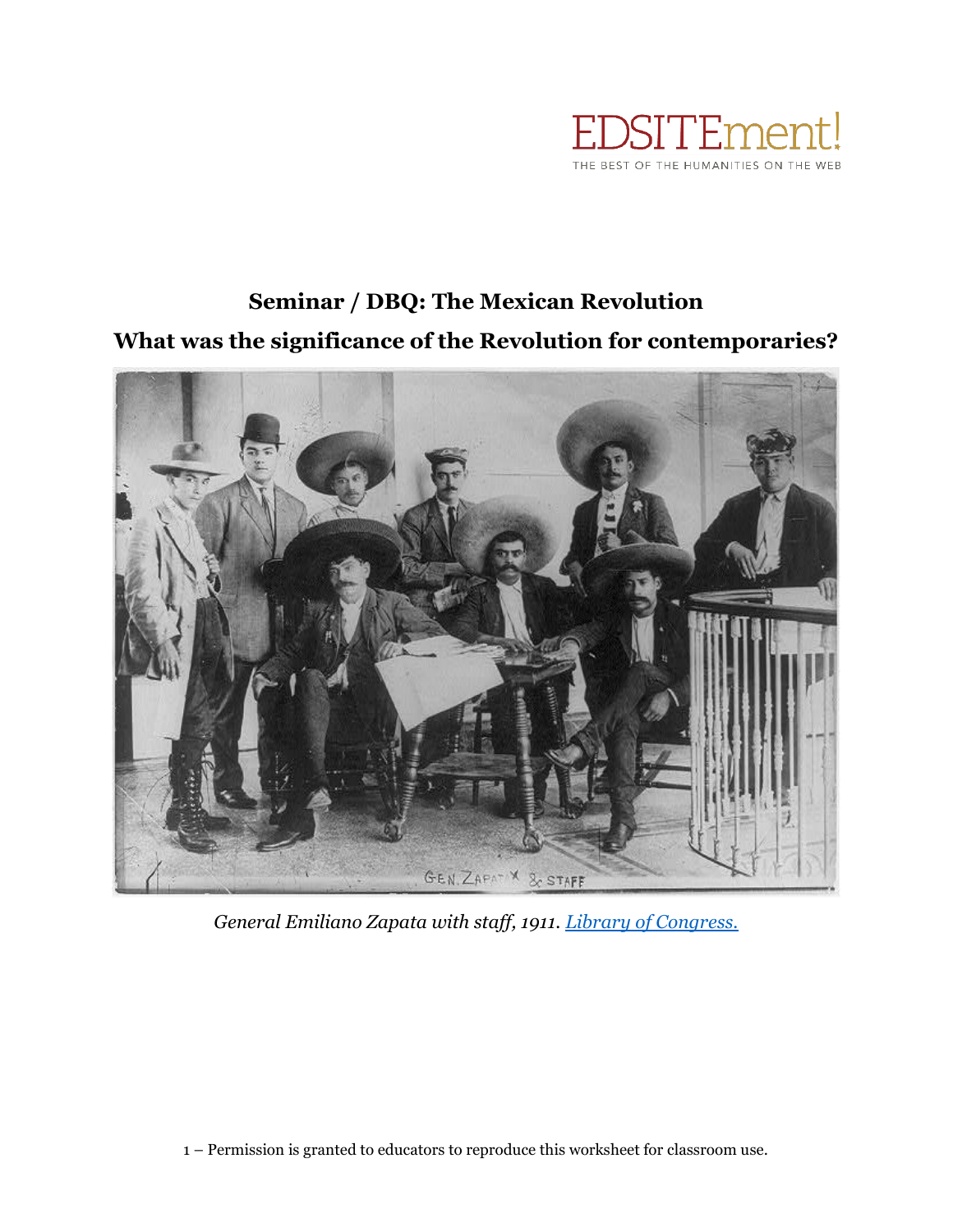#### **Introduction**

The legacies of the Mexican Revolution are many and contested. The disjuncture between the popular promises of the Revolution and the one-party state's attempt to "institutionalize" it has touched off protests, armed uprisings, and social movements for over a century. The meaning of the Mexican Revolution thus remains indeterminate, in flux, and historically contingent: the Revolution has meant different things to different people at different moments in time. What did the Revolution mean at a given moment in time? To whom?

This seminar discussion and DBQ asks these questions about the revolutionaries themselves, exploring the changing and conflicting meanings of the Revolution while it was still an unfolding event. **Drawing on the Plan de San Luis Potosí, the Plan de Ayala, the Constitution of 1917, and photographic materials from the Revolution, you are asked to assess what the Revolution meant to some of its most significant contemporaries: the people who led it, articulated its purpose, and attempted to enshrine it in the law of the land.**

In this seminar/DBQ, you will read and analyze 6 documents:

- 1. Excerpt from Plan de San Luis Potosí, Francisco I. Madero, 1910
- 2. Excerpts from Article 1 of the Plan de Ayala, Emiliano Zapata, 1911
- 3. Articles 6-8 of the Plan de Ayala, Emiliano Zapata, 1911
- 4. Excerpt of Article 27 of the Mexican Constitution of 1917
- 5. Excerpts from Article 123 of the Mexican Constitution of 1917
- 6. Photograph of Francisco (Pancho) Villa and Emiliano Zapata in Mexico City, 1914.

Specific evidence from these documents, as well as your own knowledge of the Mexican Revolution, should be used to support your argument. An organizer is provided at the end of this packet to help you analyze the sources.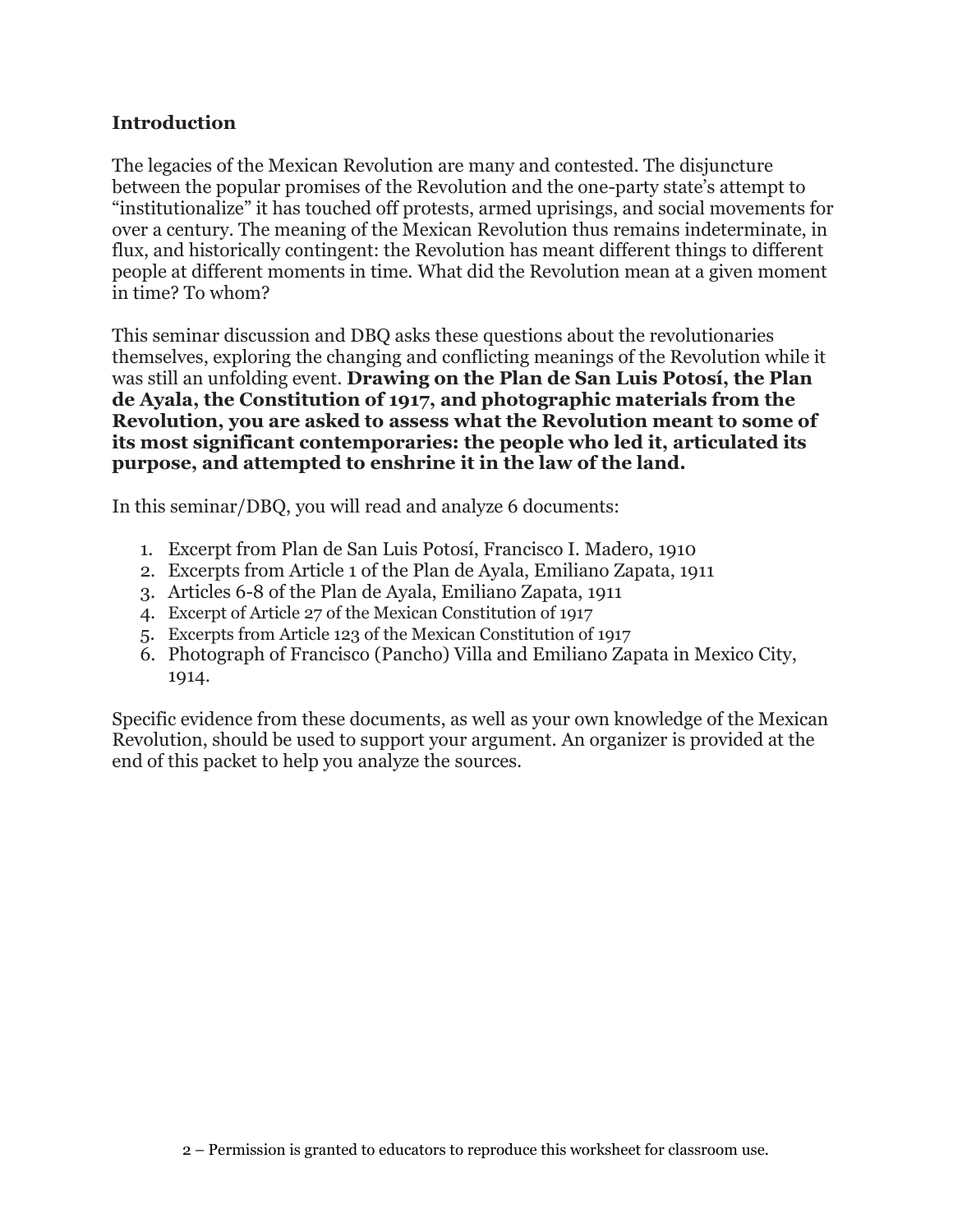#### **Document 1: Excerpt from Plan de San Luis Potosí, Francisco I. Madero, 1910**

"For many years profound discontent has been felt throughout the Republic, due to such a system of government, but General Díaz with great cunning and perseverance, has succeeded in annihilating all independent elements, so that it was not possible to organize any sort of movement to take from him the power of which he made such bad use. The evil constantly became worse, and the decided eagerness of General Díaz to impose a successor upon the nations in the person of Mr. Ramon Corral carried that evil to its limit and caused many of us Mexicans, although lacking recognized political standing, since it had been impossible to acquire it during the 36 years of dictatorship, to throw ourselves into the struggle to recover the sovereignty of the people and their rights on purely democratic grounds. . . .

In Mexico, as a democratic Republic, the public power can have no other origin nor other basis than the will of the people, and the latter can not be subordinated to formulas to be executed in a fraudulent manner. . .

For this reason the Mexican people have protested against the illegality of the last election and, desiring to use successively all the recourses offered by the laws of the Republic, in due form asked for the nullification of the election by the Chamber of Deputies, notwithstanding they recognized no legal origin in said body and knew beforehand that, as its members were not the representatives of the people, they would carry out the will of General Diaz, to whom exclusively they owe their investiture.

In such a state of affairs the people, who are the only sovereign, also protested energetically against the election in imposing manifestations in different parts of the Republic; and if the latter were not general throughout the national territory, It was due to the terrible pressure exercised by the Government, which always quenches in blood any democratic manifestation, as happened in Puebla, Vera Cruz, Tlaxcala, and in other places.

But this violent and illegal system can no longer subsist."

#### **Document 2: Excerpts from Article 1 of the Plan de Ayala, Emiliano Zapata, 1911**

"Taking into consideration that the Mexican people led by Don Francisco I. Madero went to shed their blood to reconquer liberties and recover their rights which had been trampled on, and for a man to take possession of power, violating the sacred principles which he took an oath to defend under the slogan "Effective Suffrage and No Reelection," outraging thus the faith, the cause, the justice, and the liberties of the people: taking into consideration that that man to whom we refer is Don Francisco I. Madero, the same who initiated the above-cited revolution, who imposed his will and influence as a governing norm on the Provisional Government of the ex-President of the Republic Attorney Francisco L. de Barra [sic], causing with this deed repeated shedding of blood and multiple misfortunes for the fatherland in a manner deceitful and ridiculous, having no intentions other than satisfying his personal ambitions, his boundless instincts as a tyrant, and his profound disrespect for the fulfillment of the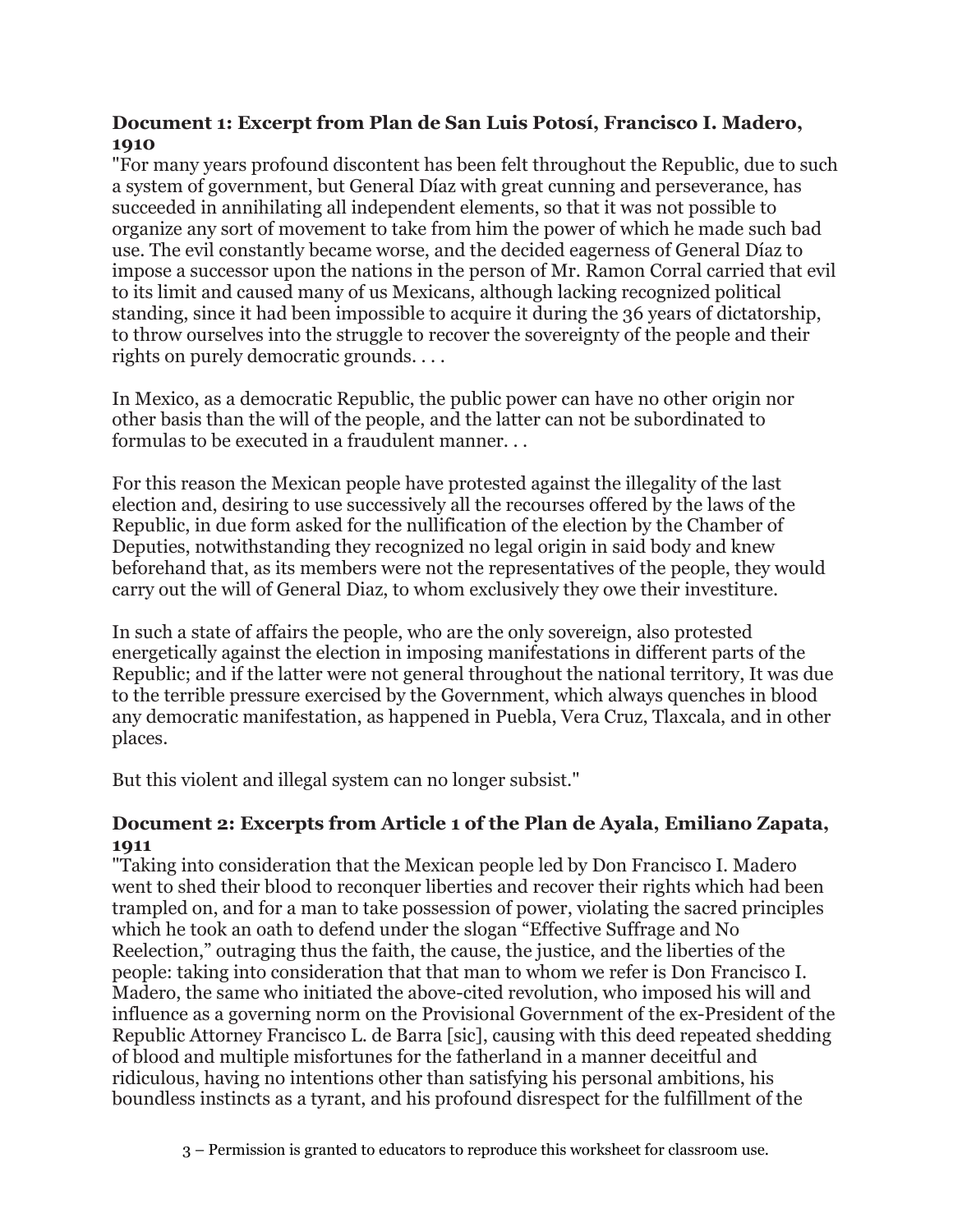preexisting laws emanating from the immortal code of '57 [Constitution of 1857], written with the revolutionary blood of Ayutla;...

For these considerations we declare the aforementioned Francisco I. Madero inept at realizing the promises of the revolution of which he was the author, because he has betrayed the principles with which he tricked the will of the people and was able to get into power: incapable of governing, because he has no respect for the law and justice of the pueblos, and a traitor to the fatherland, because he is humiliating in blood and fire, Mexicans who want liberties, so as to please the científicos, landlords, and bosses who enslave us, and from today on we begin to continue the revolution begun by him, until we achieve the overthrow of the dictatorial powers which exist."

### **Document 3: Articles 6-8 of the Plan de Ayala, Emiliano Zapata, 1911**

"6. As an additional part of the plan, we invoke, we give notice: that [regarding] the fields, timber, and water which the landlords, científicos, or bosses have usurped, the pueblos or citizens who have the titles corresponding to those properties will immediately enter into possession of that real estate of which they have been despoiled by the bad faith of our oppressors, maintain at any cost with arms in hand the mentioned possession; and the usurpers who consider themselves with a right to them [those properties] will deduce it before the special tribunals which will be established on the triumph of the revolution.

7. In virtue of the fact that the immense majority of Mexican pueblos and citizens are owners of no more than the land they walk on, suffering the horrors of poverty without being able to improve their social condition in any way or to dedicate themselves to Industry or Agriculture, because lands, timber, and water are monopolized in a few hands, for this cause there will be expropriated the third part of those monopolies from the powerful proprietors of them, with prior indemnization, in order that the pueblos and citizens of Mexico may obtain ejidos, colonies, and foundations for pueblos, or fields for sowing or laboring, and the Mexicans' lack of prosperity and well-being may improve in all and for all.

8. [Regarding] The landlords, científicos, or bosses who oppose the present plan directly or indirectly, their goods will be nationalized and the two-third parts which [otherwise would] belong to them will go for indemnizations of war, pensions for widows and orphans of the victims who succumb in the struggle for the present plan."

## **Document 4: Excerpt of Article 27 of the Mexican Constitution of 1917**

"*Article 27*. Ownership of the lands and waters within the boundaries of the national territory is vested originally in the Nation, which has had, and has, the right to transmit title thereof to private persons, thereby constituting private property.

Private property shall not be expropriated except for reasons of public use and subject to payment of indemnity.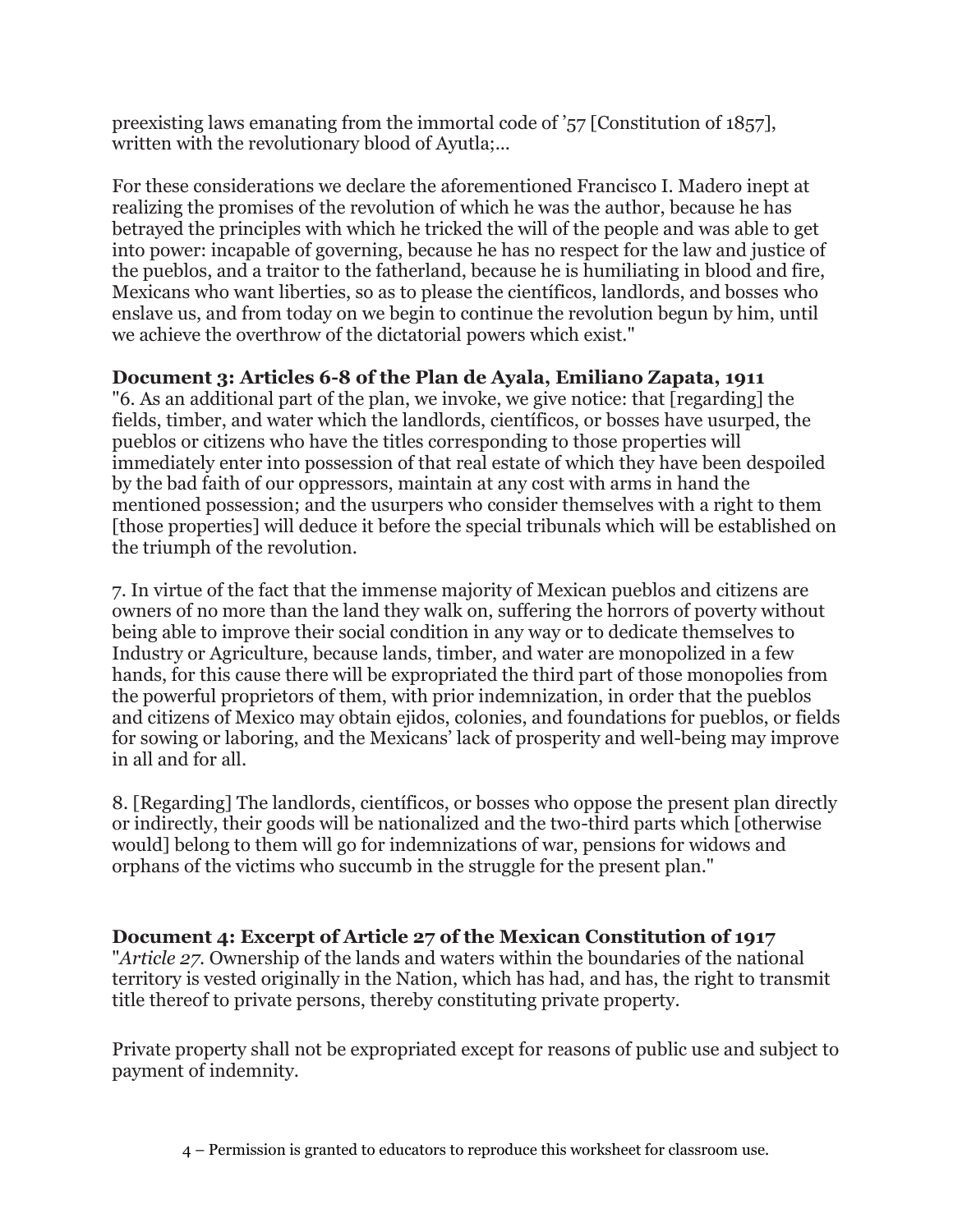The Nation shall at all times have the right to impose on private property such limitations as the public interest may demand, as well as the right to regulate the utilization of natural resources which are susceptible of appropriation, in order to conserve them and to ensure a more equitable distribution of public wealth. With this end in view, necessary measures shall be taken to divide up large landed estates; to develop small landed holdings in operation; to create new agricultural centers, with necessary lands and waters; to encourage agriculture in general and to prevent the destruction of natural resources, and to protect property from damage to the detriment of society. Centers of population which at present either have no lands or water or which do not possess them in sufficient quantities for the needs of their inhabitants, shall be entitled to grants thereof, which shall be taken from adjacent properties, the rights of small landed holdings in operation being respected at all times."

#### **Document 5: Excerpts from Article 123 of the Mexican Constitution of 1917**

"*Article 123.* The Congress of the Union, without contravening the following basic principles, shall formulate labor laws which shall apply to:

Workers, day laborers, domestic servants, artisans

(*obreros*, *jornaleros*, *empleados domésticos*, *artesanos*) and in a general way to all labor contracts:

1. The maximum duration of work for one day shall be eight hours.

2. The maximum duration of nightwork shall be seven hours. The following are prohibited: unhealthful or dangerous work by women and by minors under sixteen years of age; industrial nightwork by either of these classes; work by women in commercial establishments after ten o'clock at night and work (of any kind) by persons under sixteen after ten o'clock at night.

3. The use of labor of minors under fourteen years of age is prohibited. Persons above that age and less than sixteen shall have a maximum work day of six hours.

4. For every six days of work a worker must have at least one day of rest.

5. During the three months prior to childbirth, women shall not perform physical labor that requires excessive material effort. In the month following childbirth they shall necessarily enjoy the benefit of rest and shall receive their full wages and retain their employment and the rights acquired under their labor contract. During the nursing period they shall have two special rest periods each day, of a half hour each, for nursing their infants.

6. The minimum wage to be received by a worker shall be general or according to occupation...

7. Equal wages shall be paid for equal work, regardless of sex or nationality.

8. The minimum wage shall be exempt from attachment, compensation, or deduction.

9. Workers shall be entitled to a participation in the profits of enterprises...

11. Whenever, due to extraordinary circumstances, the regular working hours of a day must be increased, one hundred percent shall be added to the amount for normal hours of work as remuneration for the overtime. Overtime work may never exceed three hours a day nor three times consecutively. Persons under sixteen years of age and women of any age may not be admitted to this kind of labor.

16. Both employers and workers shall have the right to organize for the defense of their respective interests, by forming unions, professional associations, etc...

<sup>5</sup> – Permission is granted to educators to reproduce this worksheet for classroom use.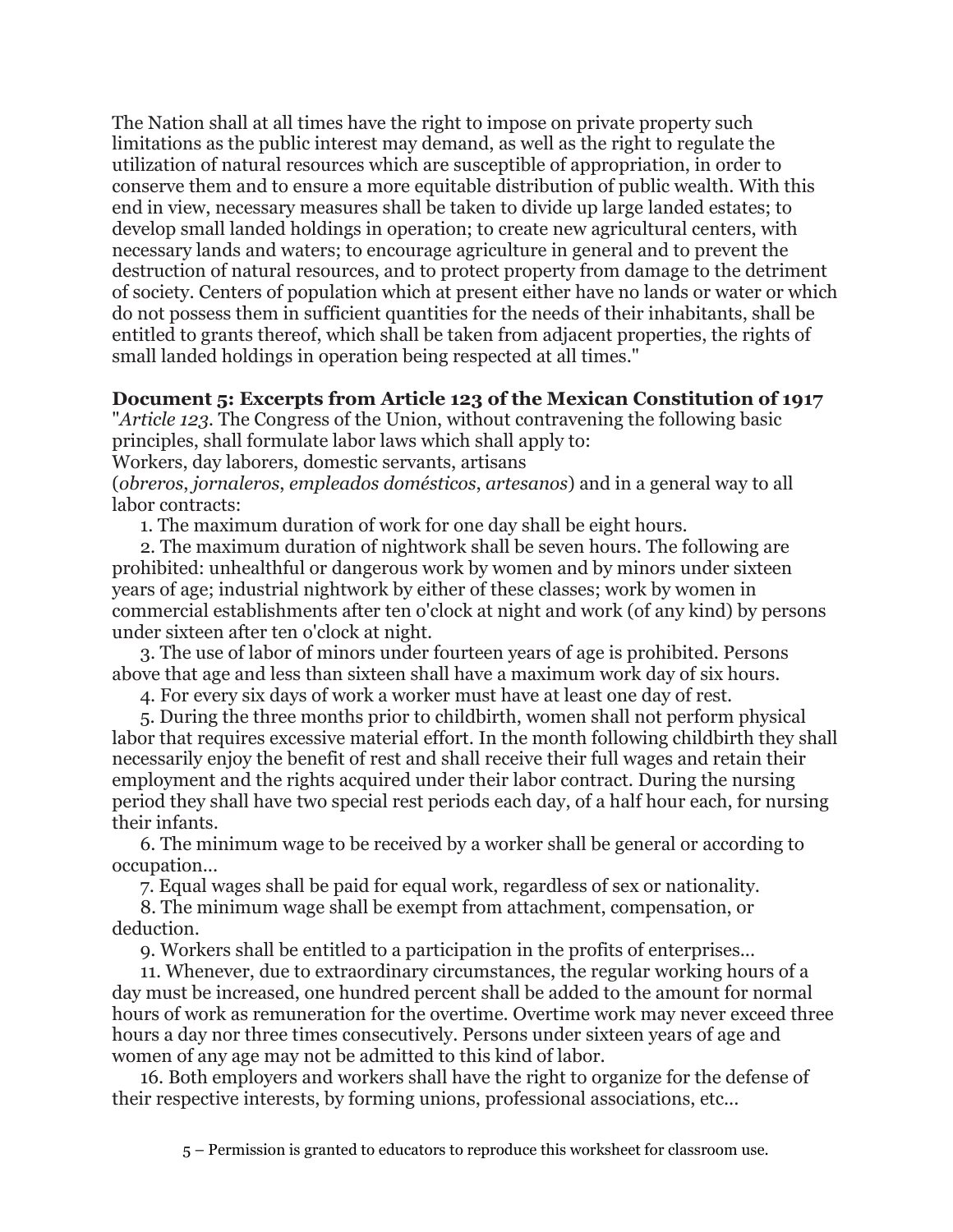29. Enactment of a social security law shall be considered of public interest and it shall include insurance against disability, on life, against involuntary work stoppage, against sickness and accidents, and other forms for similar purposes;

30. Likewise, cooperative societies established for the construction of low-cost and hygienic houses to be purchased on installments by workers, shall be considered of social utility..."

**Document 6: Image of Emiliano Zapata and Francisco (Pancho) Villa, with Villa seated in the presidential chair. Mexico City, 1914.**



Source: [Instituto Nacional de Antropología e Historia](https://mediateca.inah.gob.mx/repositorio/islandora/object/fotografia:452846)

Document Sources:

- [Plan de San Luis Potosí](https://library.brown.edu/create/modernlatinamerica/chapters/chapter-3-mexico/primary-documents-with-accompanying-discussion-questions/document-4-plan-de-san-luis-de-potosi-francisco-madero-1910/)
- [Plan de Ayala](https://library.brown.edu/create/modernlatinamerica/chapters/chapter-3-mexico/primary-documents-with-accompanying-discussion-questions/document-6-plan-de-ayala-emilio-zapata-1911/)
- [Constitution of 1917](https://edsitement.neh.gov/lesson-plans/inside.sfuhs.org/dept/history/Mexicoreader/Chapter5/1917constart27.htm)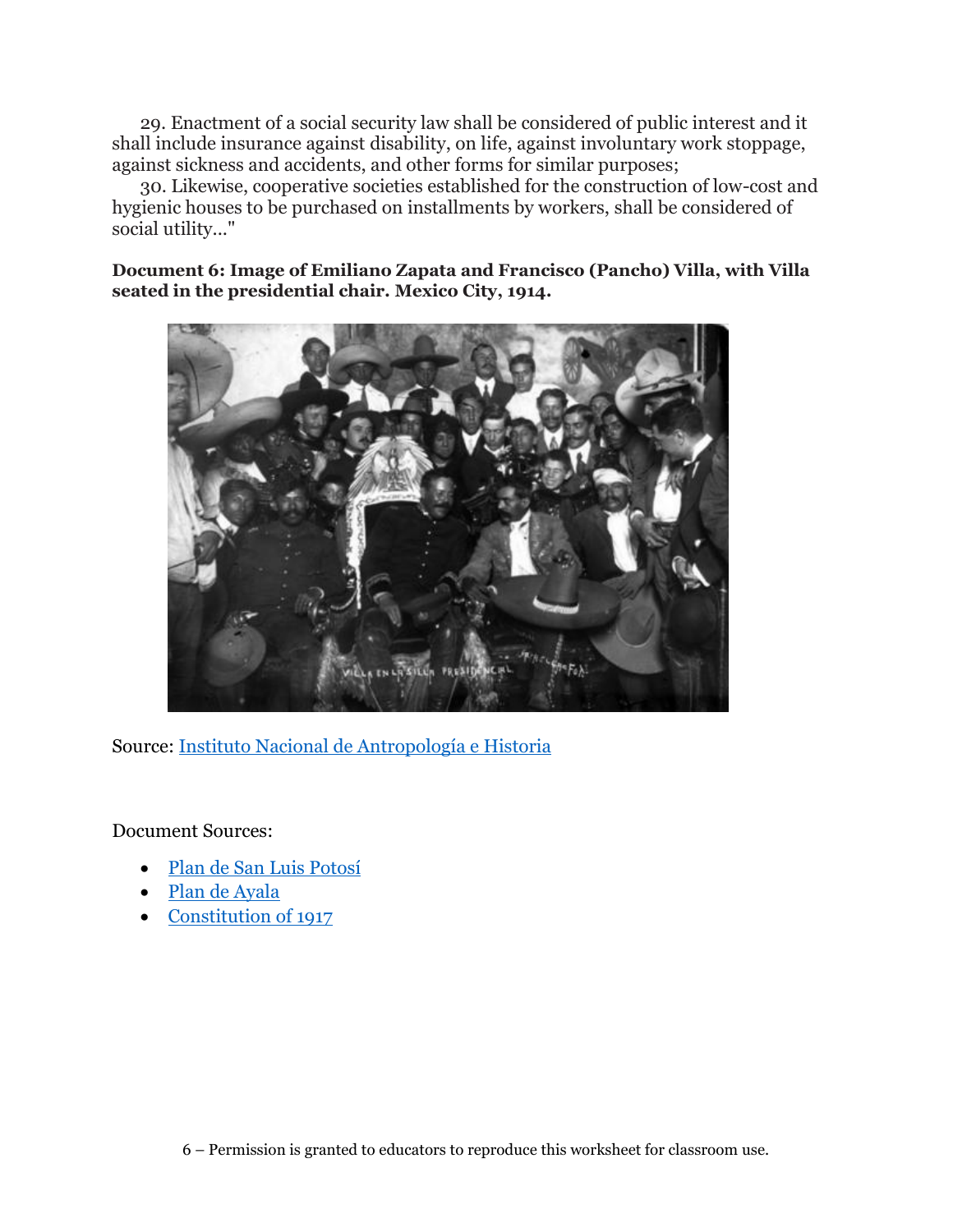| Doc. $#$ | Summary | Connections to other<br>documents | New questions |
|----------|---------|-----------------------------------|---------------|
|          |         |                                   |               |
|          |         |                                   |               |
|          |         |                                   |               |
|          |         |                                   |               |
|          |         |                                   |               |
|          |         |                                   |               |
|          |         |                                   |               |
|          |         |                                   |               |
|          |         |                                   |               |
|          |         |                                   |               |
|          |         |                                   |               |
|          |         |                                   |               |
|          |         |                                   |               |
|          |         |                                   |               |
|          |         |                                   |               |

## **Organizer for Seminar Discussion/DBQ**

7 – Permission is granted to educators to reproduce this worksheet for classroom use.